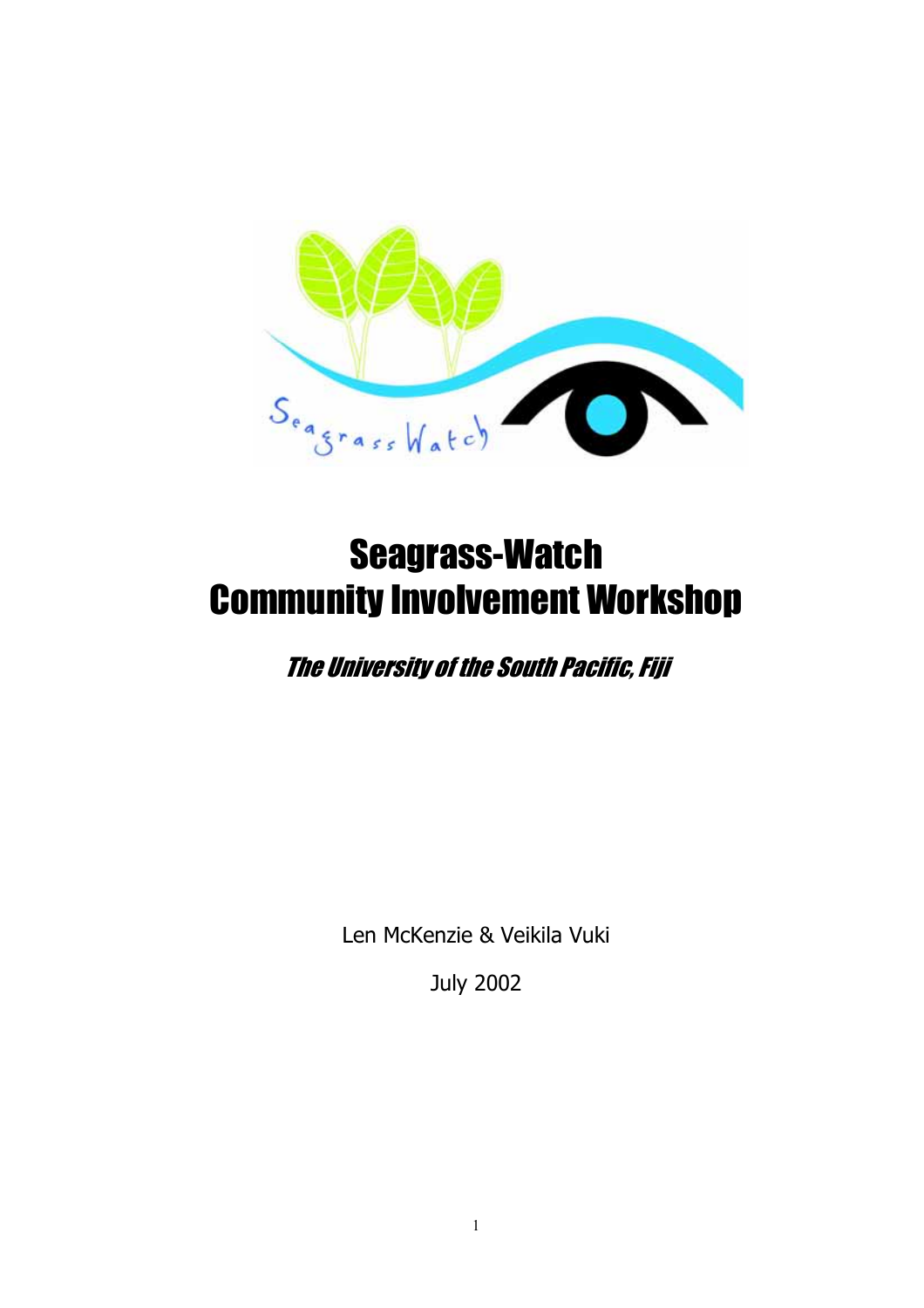### First Published 2002

© Seagrass-Watch HQ, 2002

Copyright protects this publication. Except for purposes permitted by the Copyright Act, reproduction by whatever means is prohibited without the prior written permission of Seagrass-Watch HQ.

### *Disclaimer*

Information contained in this publication is provided as general advice only. For application to specific circumstances, professional advice should be sought.

Seagrass-Watch HQ have taken all reasonable steps to ensure the information contained in this publication is accurate at the time of the survey. Readers should ensure that they make appropriate enquires to determine whether new information is available on the particular subject matter.

The correct citation of this document is

*McKenzie, L.J. and Vuki, V. (2002). Seagrass-Watch community involvement workshop, July 2nd, The University of the South Pacific, Fiji. (DPI, QFS, Cairns). 15pp.* 

Produced by Seagrass-Watch HQ, Northern Fisheries Centre, Cairns, 2002.

Seagrass-Watch in the Western Pacific is supported through the University of New Hampshire by funding from the David and Lucile Packard Foundation.

Enquires should be directed to: Len McKenzie Seagrass-Watch HQ PO Box 5396 Cairns, QLD 4870 Australia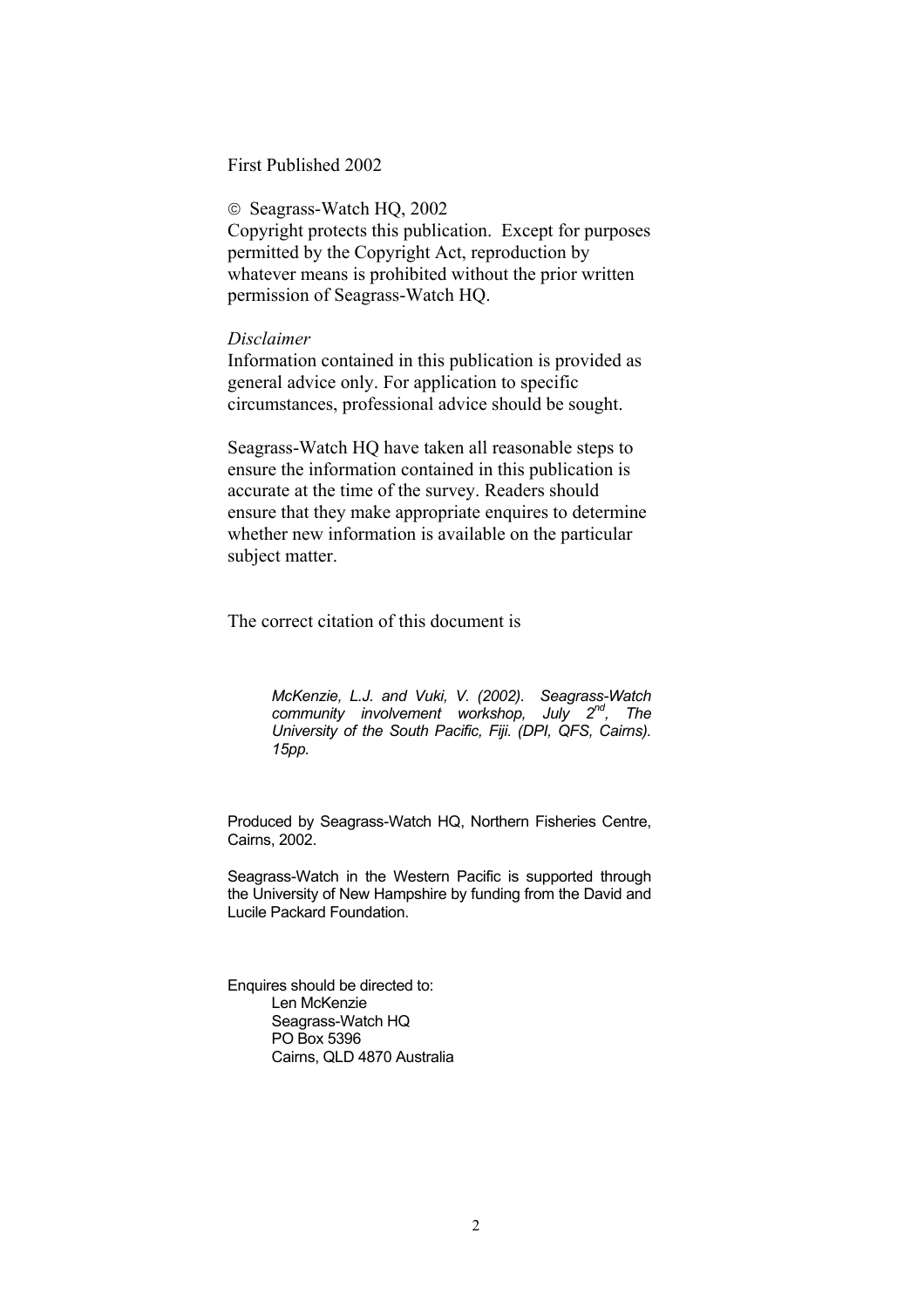### **Contents**

| Part 1          |  |
|-----------------|--|
|                 |  |
|                 |  |
|                 |  |
|                 |  |
|                 |  |
|                 |  |
|                 |  |
|                 |  |
|                 |  |
|                 |  |
|                 |  |
|                 |  |
|                 |  |
| <b>Appendix</b> |  |
|                 |  |
|                 |  |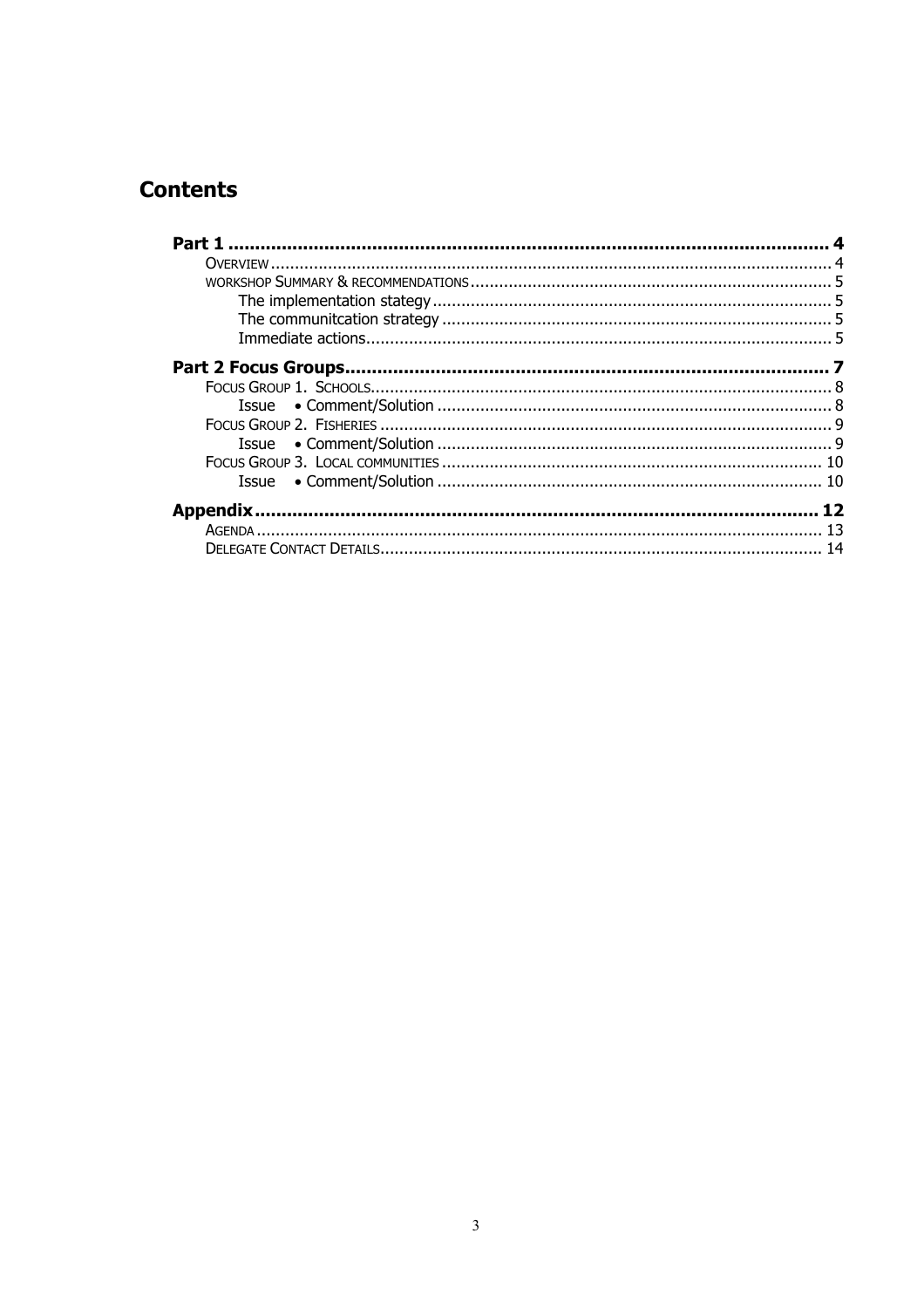# Part 1

## **OVERVIEW**

In July, 2002, a workshop was held at the Marine Studies complex, the University of the South Pacific, Laucala Bay, Fiji. It was attended by 16 participants from Fiji, including representatives from Foundation for the peoples of the South Pacific, World Wildlife Fund for nature South Pacific, Ministry for Fisheries & Forestry, Curriculum Development Unit and the University of the South Pacific.

The Workshop was an opportunity for all organisations (both government and non-government) who expressed some interest in Seagrass-Watch monitoring and research to meet, to share information and to develop a strategy for the implementation of the Seagrass-Watch program in Fiji. The workshop was organised by Dr Veikila Vuki of the University of the South Pacific, Marine Science. The workshop leader was Len McKenzie from Seagrass-Watch HQ.

Seagrass-Watch is a scientific global seagrass monitoring program that investigates and documents the status of seagrass resources worldwide and the threats to this important ecosystem.

Seagrasses, which grow at the interface of the land margin and the world's oceans, are threatened by numerous anthropogenic impacts. There is a lack of information on the status and health of seagrasses world wide, particularly in the less economically developed countries. Seagrass-Watch's efforts to develop effective monitoring of known seagrass areas and to map and record uncharted seagrasses in the western Pacific are important first steps in understanding and maintaining seagrass resources worldwide. Synchronous and repeated global sampling of selected environment and plant parameters is critical to comprehending seagrass status and trends; monitoring these ecosystems will reveal both human impacts and natural fluctuations in coastal environments throughout the world.

Seagrass-Watch was developed by the Marine Ecology Group (MEG) at Queensland's Department of Primary Industries & Fisheries (QDPI&F) in conjunction with the CRC Reef, Queensland Parks and Wildlife Service and community (citizen) groups. In this program volunteers collect quality information for coastal management on changes in seagrass meadow characteristics, such as the extent of coverage, position and depth of habitat, species composition, estimates of abundance, presence of dugong feeding trails and possible human impacts. This information provides a reliable early warning system on the status of seagrass resources, and a broad measure of change.

It is also hoped that Seagrass-Watch will integrate with existing education, governement, non-governement and scientific programs in Fiji to raise community awareness and preserve these important marine ecosystems for the benefit of the people of Fiji.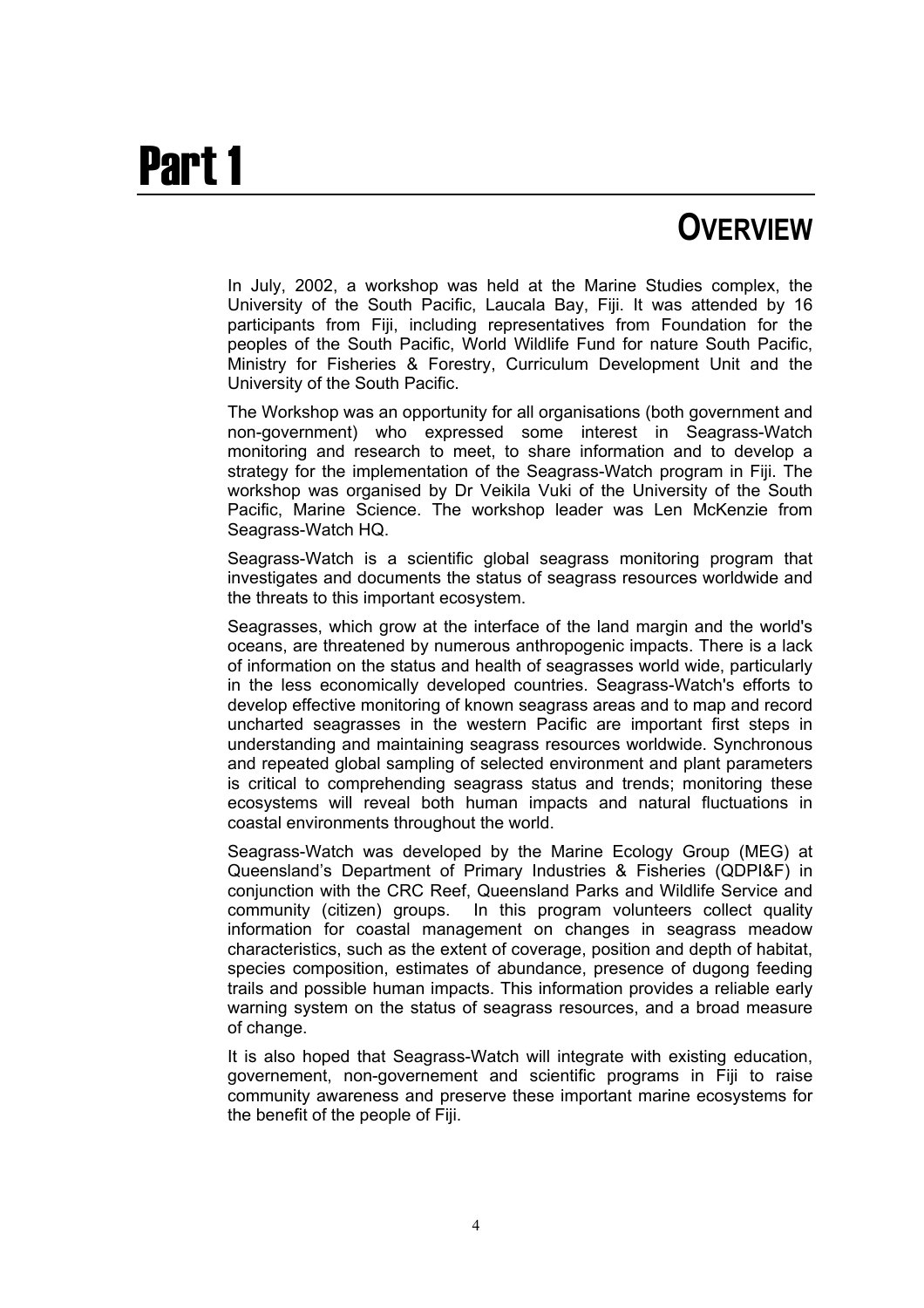## **WORKSHOP SUMMARY & RECOMMENDATIONS**

The workshop was productive and very successful. The level of interest in establishing the Seagrass-Watch in Fiji was high. It is hoped that Seagrass-Watch will integrate with existing education, government, non-government and scientific programs in Fiji to raise community awareness and preserve these important marine ecosystems for the benefit of the people of Fiji.

### **The implementation strategy**

It was the recommendation of the workshop that implementation of Seagrass-Watch in Fiji would be best achieved via the following two methods and that these methods should not be conducted indepently of the other, but rather as a coorperative and complimentary response. The methods are:

- 1. Integrating into the Fiji Locally Managed Marine Area (FLMMA) Network. Also the Ministry for Fisheries & Forests could integrate Seagrass-Watch through it's Fisheries Impact Assessments (FIAs), Marine Protected Areas (MPAs) programme and Marine Resource Inventory Surveys (MRISs). 410 qoliqoli's (areas defining traditional ownership of coastal resources – customary fishing rights ownership) have been recognised in Fiji and a resource inventory will be conducted over the next 4 years. The Geographic Inforamtion System (GIS) generated from the MRIS could suggest critical seagrass habitats which need to be monitored.
- 2. Integrating into the School curriculums. The Fiji school curriculum is currenlty under review, and submission are being taken on ways it could be improved to make it more relevant. Curriculum Development Unit (CDU)

It was recommended that the most appropriate way to progress is the formation of a Seagrass-Watch Group: a group which includes representatives from all interested stakeholders.

### **The communitcation strategy**

The Community Radio broadcasts need to be re-instated for marine awareness, and broadcast in all languages. Needs to be a Hindi broadcast for info on seagrass to Fijian Indian artisinal fishers – qoliqoli area seagrass management. Most Saturday newspapers have a Eco column and articles can be provided.

### **Immediate actions**

Two secondary schools have currently expressed interest in participating in the Seagrass-Watch program in Fiji. They are Nadroga Navosa High School (Cuvu) and St. Johns College Cawaci (Ovalau).

Nadroga Navosa High School is in the Cuvu Tikina on western Viti Levu. There are very large seagrass meadows in Cuvu Bay, but they are threatened by turbid flood waters from the Voua River. Anecdotal reports suggest that the seagrasses in the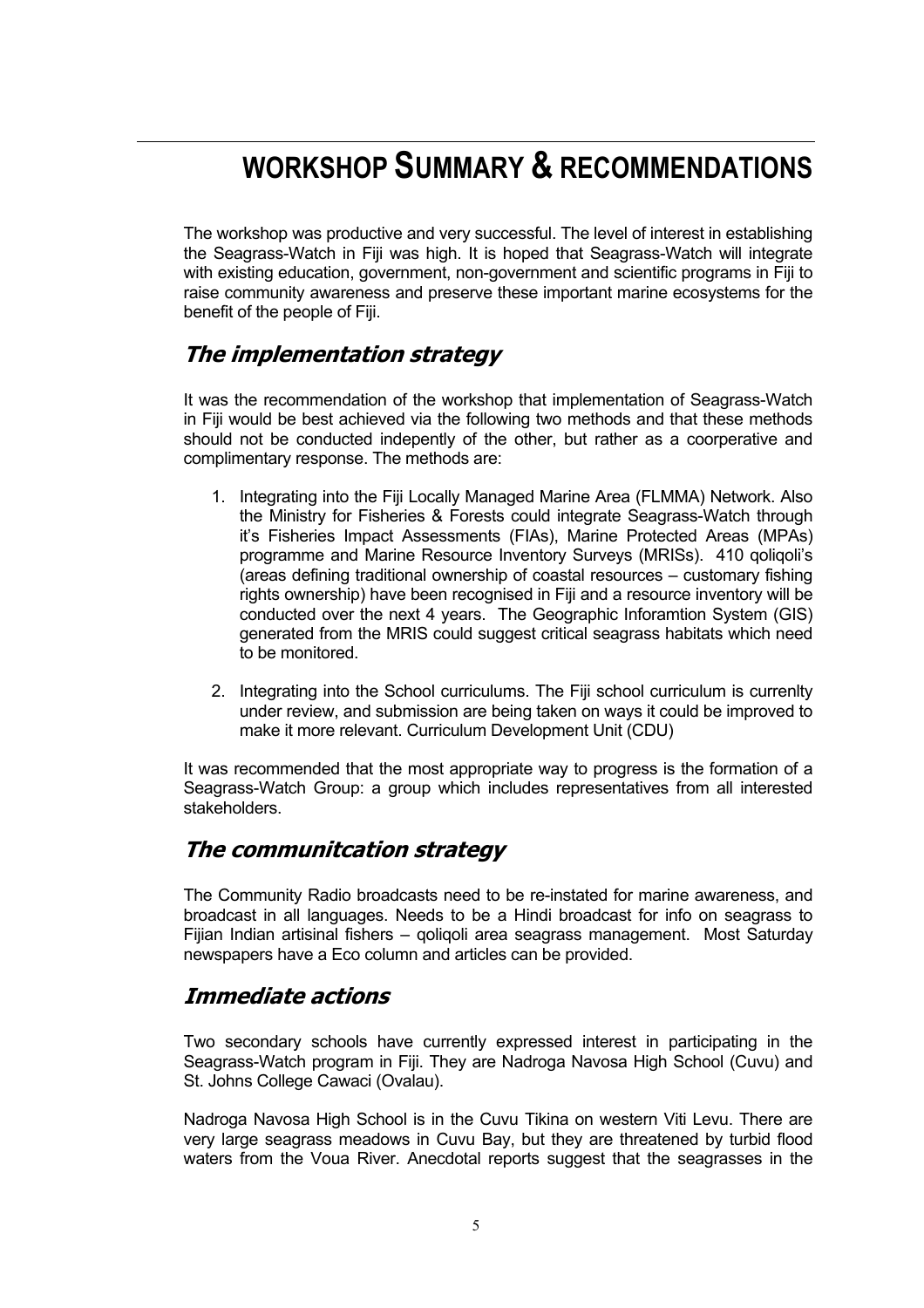province are in poor condition, as seagrasses are loosing their leaves and there are no longer any edible invertebrates in the seagrass meadows.

At Cawaci, the student run "Environment and Landscape Group" from Saint Johns College plan to monitor seagrasses on the fringing reef flat in front of the college. In recent years the reef has experienced blooms of green algae (seaweed) which may indicate high levels of nutrients and disturbance. Seagrass-Watch monitoring will provide information on condition and health of the reef.

The establishment of Seagrass-Watch in these schools will be used to assess the adequacy of the protocols and the field guides.



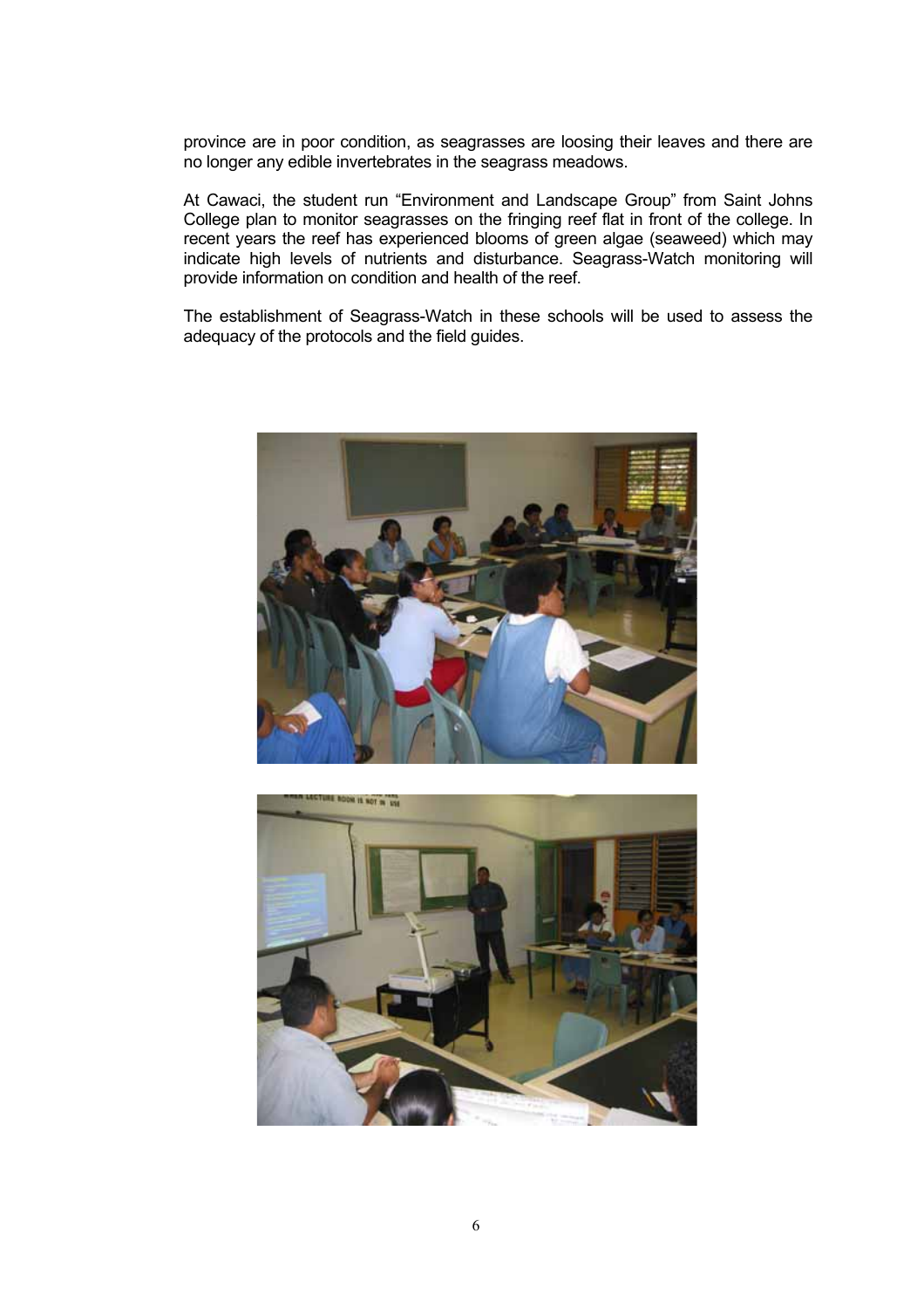# Part 2

## **Focus Groups**

*Aim: To contribute information/ideas for developing a strategy* 

*to implement the Seagrass-Watch program in Fiji.* 

Focus groups were asked to provide responses to the following questions:

- How can Seagrass-Watch integrate with existing programs?
- How can Seagrass-Watch involve schools, village communities, conservation groups, *etc*?
- How can Seagrass-Watch results be communicated effectively?
- How can Seagrass-Watch fit into existing strategies?
- How can Seagrass-Watch be improved/tailored to local needs?
- How can Seagrass-Watch activities be coordinated on-ground?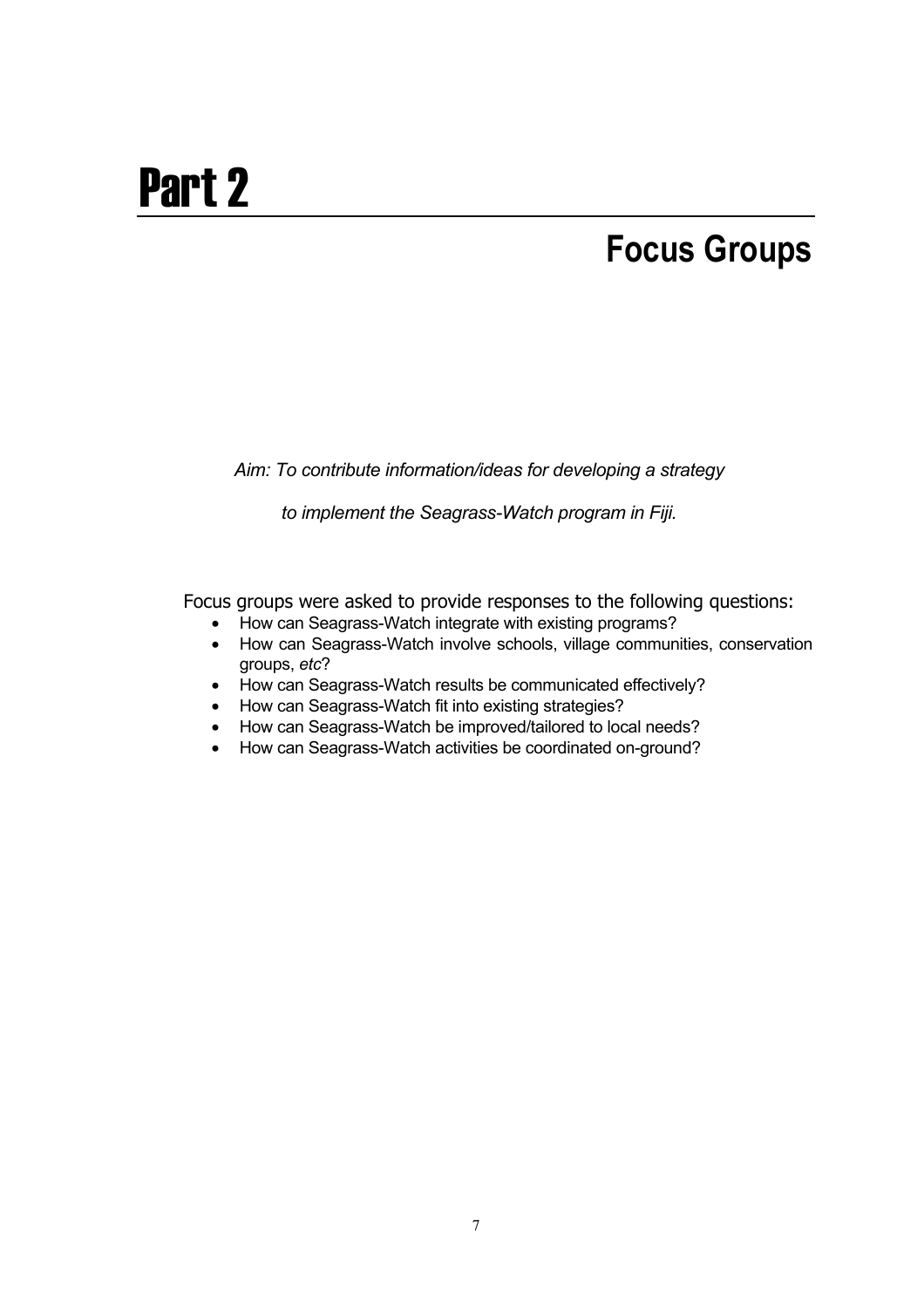# Focus Group 1.

## Schools

### *Attendees: Wasevina Turaga (CDU), Subashni Appana (USP), Make Liku Movono (USP) & Salote Waqairatu (USP)*

### **Issue** • **Comment/Solution**

### *Integration with school curriculum*

- Provide simple notes for pre- and primary-school on environmental science, e.g., "Cows eat grass for food. Fish eat seagrass for food."
- Integrate seagrass into secondary school Basic Sciences, as they already have a coral reef and mangrove unit booklets
- Form 7 introduce seagrass aspect in Marine-physics, Chemistry and Biology

### *Involving schools*

- Promote seawater aquariums for pre- and primary-schools
- Labs and posters for forms 3-7
- Projects and seminars tertiary level also guest lecturers

### *Involving village communities*

- *Bose ni tikina* local village youth programmes for fishing and awareness (quarterly)
- *Bose ni yasana* regional meeting that monitors annually
- Seagrass-Watch clips in vernacular for youth
- Division/District workshops

### *Effective communication*

- Provide short articles to BSSP (Biological Society of the South Pacific) newsletter
- Vernacular documentaries Fiji TV, radio, newspapers
- Implement a "*Seagrass Day*" in school calendars, include activities (eg. Seagrass transplant competition, oratories, dramas, posters, field trips)
- Schools computers could have a seagrass homepage on desktop wallpaper – which could be updated monthly
- Publication of all seagrass information in vernacular

### *New strategies*

• Environmental Bill – could pass laws to protect seagrass

### *On-ground Coordination*

• Could be coordinated through the CDU office – outreach to schools – inexpensive and complete.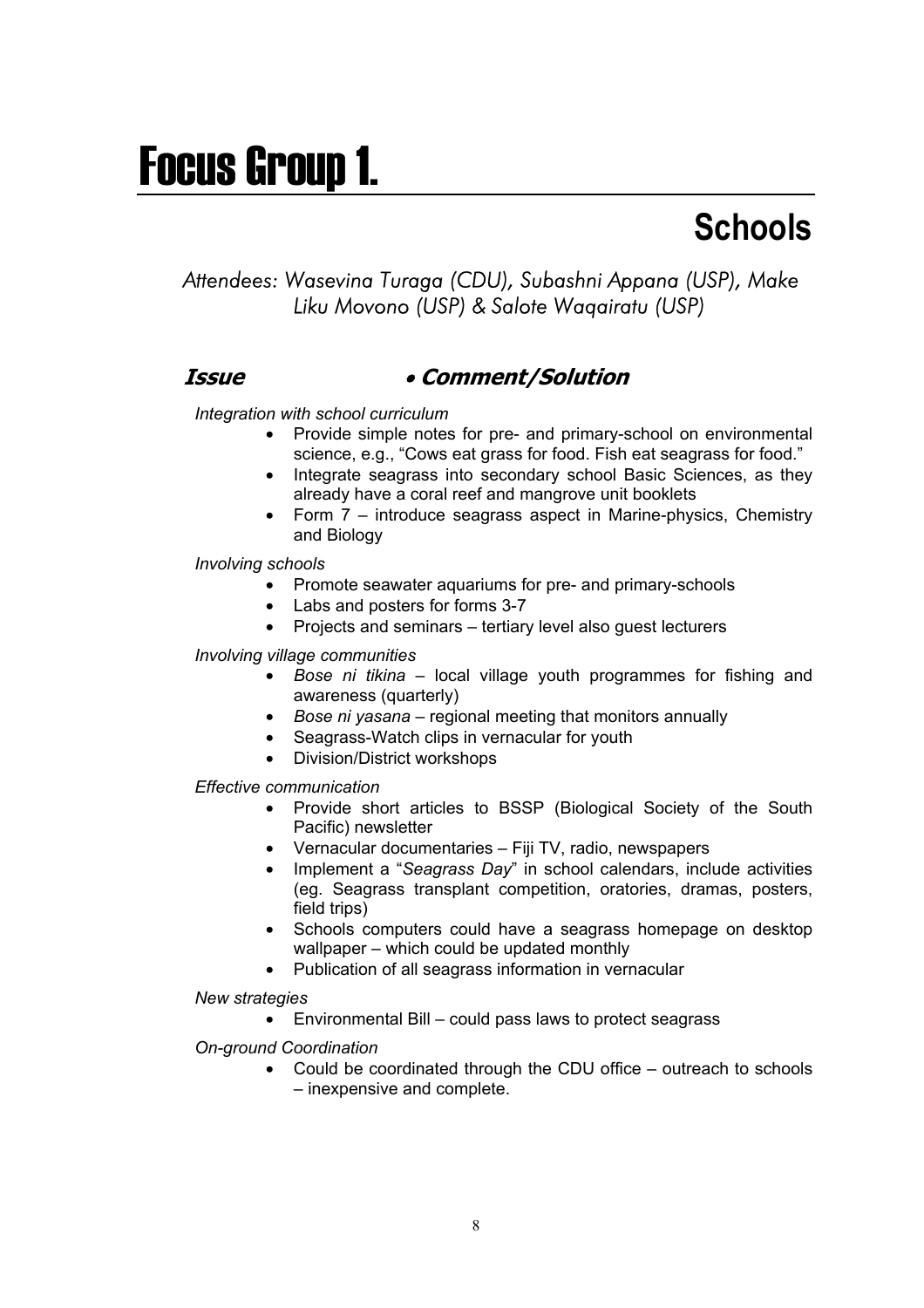# Focus Group 2.

## **Fisheries**

### *Attendees: Nalini Singh (MFF), Stanley Qalovaki (MFF), Shirleen Bala (MFF)*

### **Issue** • **Comment/Solution**

### *Integration with existing programs*

- Fiji Locally Managed Marine Area (FLMMA) Network conservation and sustainable management involving NGO's, USP, MFF and **Hoteliers**
- Participatory Learning & Action (PLA)
- Marine Resources Inventory Surveys (MRIS) to include seagrass in the GIS mapping, which Lands, Forestry and NGO can then use to assist with planning.
- Marine Protected Areas (MPAs) (approximately 15 in Fiji) could incorporate Seagrass-Watch.

*Involving schools*

- Stakeholders (eg. MFF) in schools curriculum's (CDU) to suggest changes to curriculum for forms 6 & 7 biology and geography.
- Need to stress the importance of seagrasses, such as the relationship between seagrass and sea cucumbers.
- Use Seagrass-Watch sites through village schools

*Effective communication* 

- To restart the Community radio broadcasts as a medium for awareness building
- Need to broadcast in all languages

*Complimenting existing strategies* 

- MRIS long term monitoring
- MFF data from Fisheries Impact Assessments (FIAs) would become useful to Seagrass-Watch and vice versa. Seagrass-Watch would bring in monitoring aspect instead of "one-off" assessment.

*On-ground Coordination* 

- FLMMA at the local community level, Turaga Ni Koro (TNK)
- Candidate must liase well with the local communities, TNKs, Fisheries Extension Officers and Fish Wardens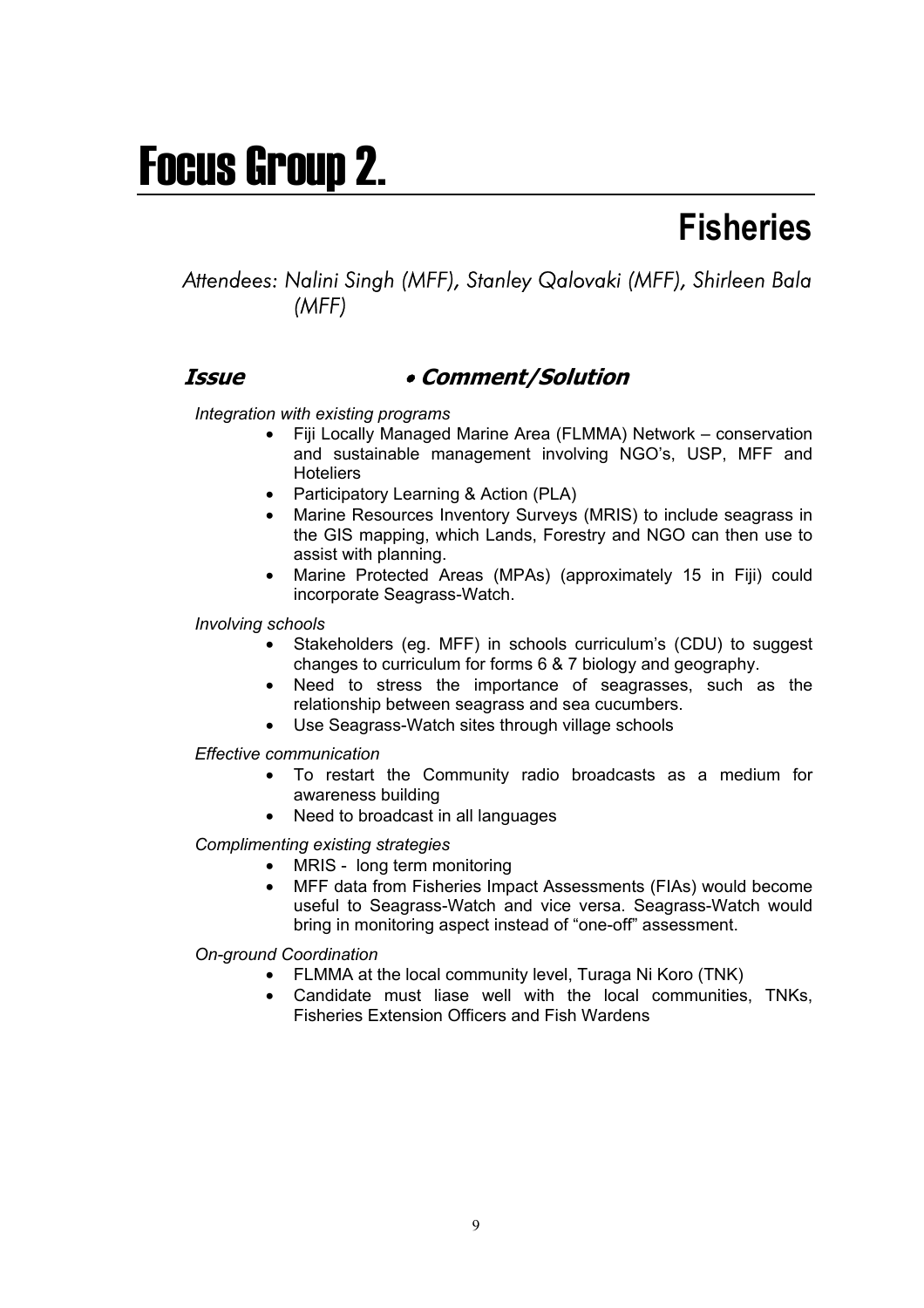# Focus Group 3.

## **Local communities**

*Attendees: Vasiti Vuiyasawa (MFF), Akuila Cakacaka (USP), Shital Swarup (MFF), Francis Areki (WWF), Liza Philip (USP) & Wana Sivoi (FSP)* 

### **Issue** • **Comment/Solution**

*Integration with existing programs*

- Marine Protected Areas (MPA's)
- Fish Wardens could be the community representative for monitoring
- Promotion through current workshops with communities using Participatory Learning and Action (PLA).
- Spot checks by Fish Wardens while reef checking
- Revamp the turtle programme initiated by the Department of Environment (DoE)
- Seagrass-Watch liaison with non-government organisations (NGO's)
- Seagrass-Watch to become component of FLMMA

### *Involving schools*

• Introduce Seagrass-Watch into the school curriculum

*Involving village communities* 

- Conduct public meetings to create awareness
- Integrate Seagrass into PLA's (they currently focus on mangroves and coral)
- Need to elaborate on why seagrass is important, its role within the ecosystem and its significance
- Land management issues (sewage discharge, poor agricultural practices which lead to erosion and sedimentation, use of pesticides, herbicides and fertiliser)

*Involving Fiji Fisheries* 

- Introduce a component into current Fisheries Act
- Educate Extension-Offices on the importance of seagrass, in particular the science of ecosystem and relevance to commercial fisheries

*Involving conservation groups* 

• WWF currently working on sustainable fishery programme and may introduce seagrass into this programme

*Effective communication* 

- Posters and media in vernacular
- Television programs to target specific groups (Talanda, Jarroka)
- Community newsletters with those organisations involved with projects, e.g., mangrove rehabilitation, coral harvesting.

*Complimenting existing strategies*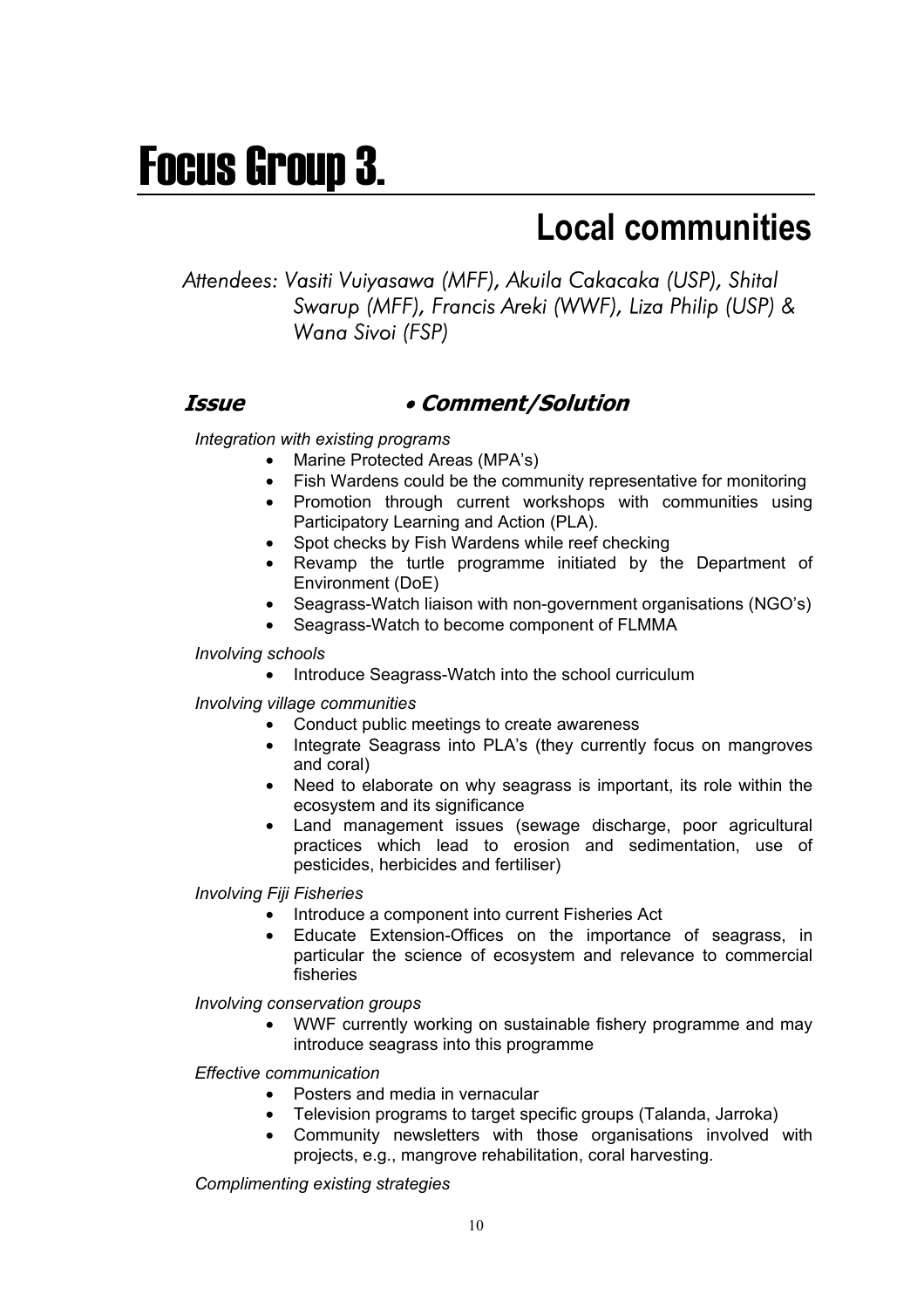• MRIS by Fisheries of all Qoliqoli in Fiji over next 4 years

*Tailoring to local needs* 

- Importance to use vernacular on ID sheets
- Inclusion of local names of animals found in seagrass meadows in vernacular (invertebrates such as - *Anadara spp., Lambis lambis, Tripneusteus, beche-de-mer, Dollabella*)
- All booklets/information papers be in vernacular/local language
- Include the importance of different marine organisms found on seagrass meadows
- Introduce Seagrass-Watch into community programme, setting aside certain days of the month to Seagrass-Watch
- Explain/emphasize role of seagrass in relation to the food web/chain

*Coordination* 

- Community based coordinator
- Interest is from community and not orgaisation, to where it will be a sustainable project
- Network a seagrass group which works with community representatives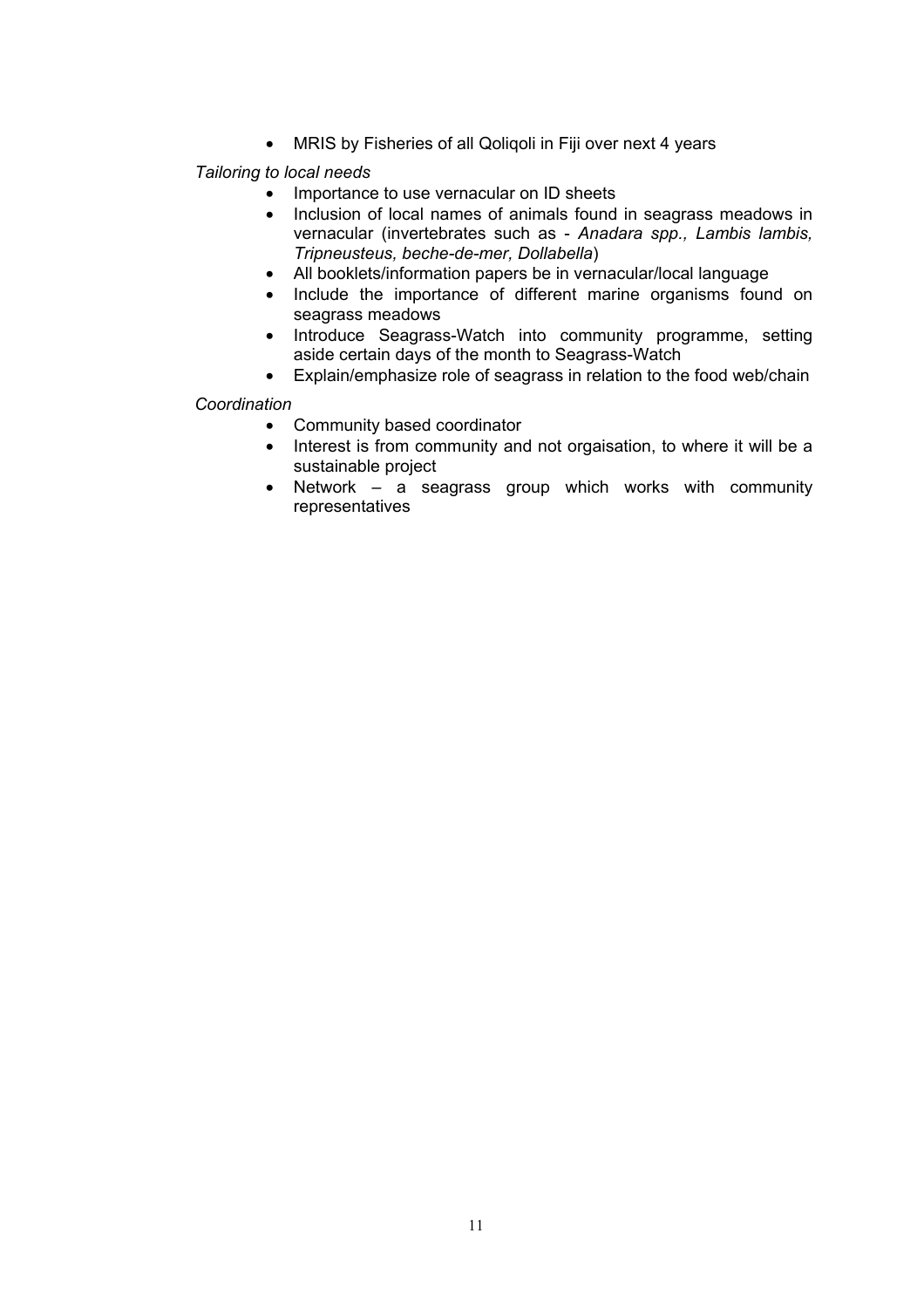# Appendix

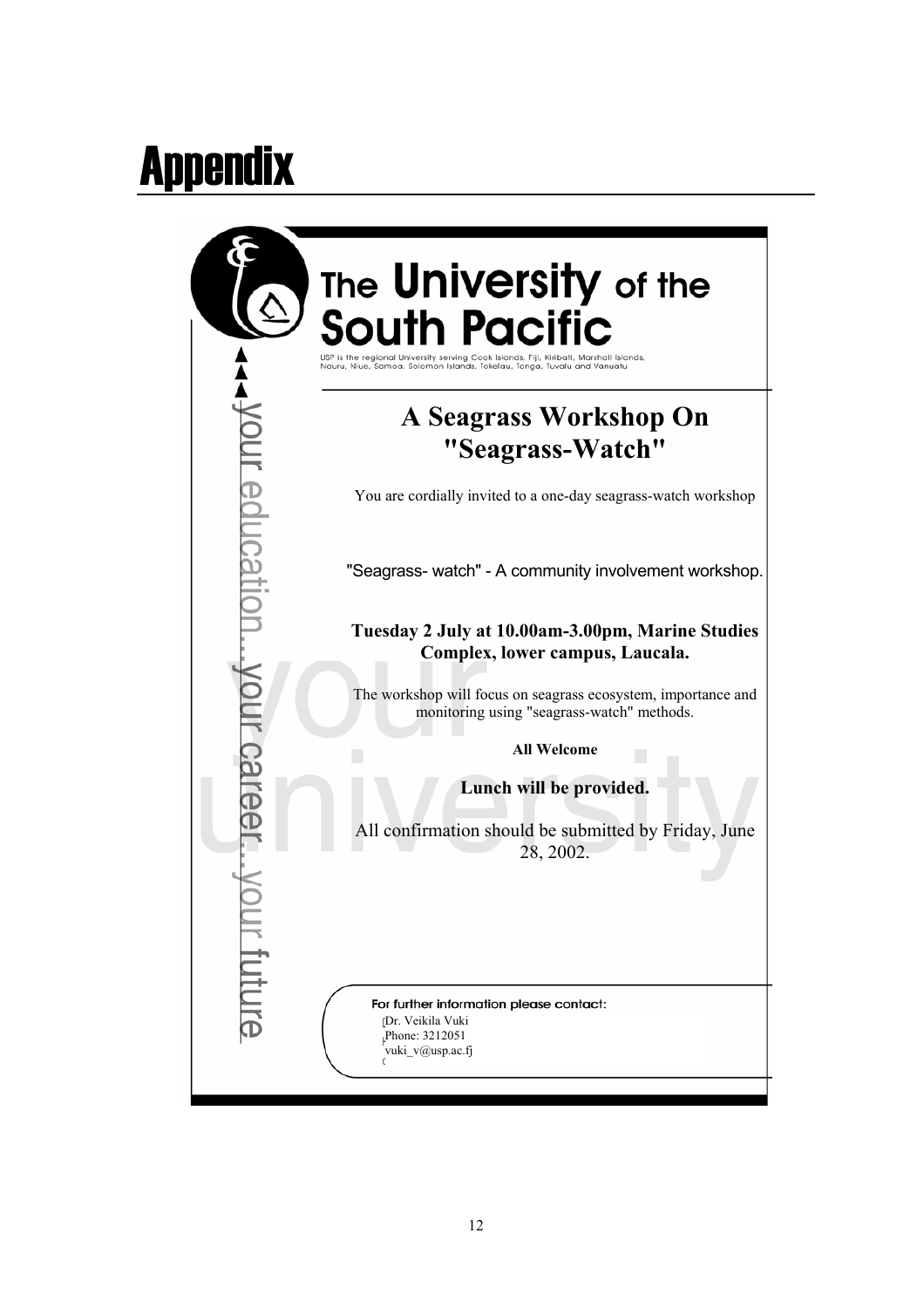# **Agenda**

| $10:15$ am<br>Vuki) | Welcome to the Seagrass-Watch Workshop & prayer (Veikila                                                                                                                                                                                                                                                                                                                                                     |
|---------------------|--------------------------------------------------------------------------------------------------------------------------------------------------------------------------------------------------------------------------------------------------------------------------------------------------------------------------------------------------------------------------------------------------------------|
| 10:20am             | Group introductions                                                                                                                                                                                                                                                                                                                                                                                          |
| 10:30am             | Seagrass-Watch presentation (Len McKenzie)<br>Seagrasses & their importance<br>How seagrasses are damaged & how they are used as monitors<br>of ecological health<br>Introduction to the Seagrass-Watch program<br>Seagrass-Watch in the Western Pacific<br>٠<br>Seagrass-Watch methods<br>Example of Seagrass-Watch results & how they are used for<br>management from Queensland<br>Seagrass-Watch in Fiji |
| 11:30am             | Question time                                                                                                                                                                                                                                                                                                                                                                                                |
| $12:00$ midday      | Focus Groups (Veikila Vuki)<br><b>Schools</b><br><b>Fisheries</b><br>Communities                                                                                                                                                                                                                                                                                                                             |
| 1:00 <sub>pm</sub>  | Lunch                                                                                                                                                                                                                                                                                                                                                                                                        |
| 2:00 <sub>pm</sub>  | Focus Groups continued                                                                                                                                                                                                                                                                                                                                                                                       |
| 2:45 <sub>pm</sub>  | Presentations from each Focus Group of issues discussed and<br>suggestions and/or approaches                                                                                                                                                                                                                                                                                                                 |
| 3:00 <sub>pm</sub>  | Wrap-up (Len McKenzie)                                                                                                                                                                                                                                                                                                                                                                                       |
| 3:15 <sub>pm</sub>  | <b>Thankyou &amp; Close (Veikila Vuki)</b>                                                                                                                                                                                                                                                                                                                                                                   |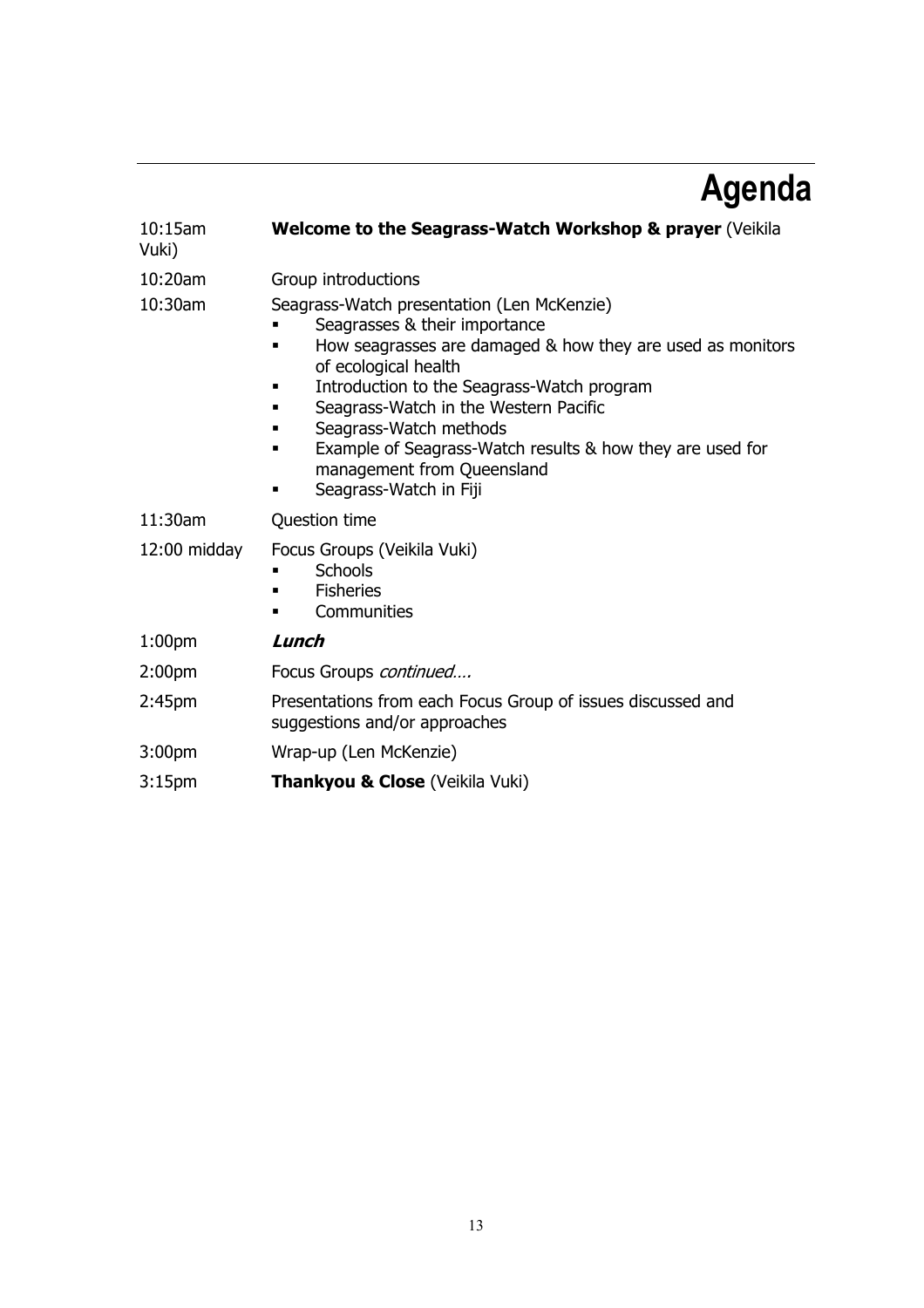## **Delegate Contact Details**

### **Subashni Appana**

University of the South Pacific P.O. Box 1168 Suva Fiji ■ appana\_sd@usp.ac.fj

### **Francis Areki**

World Wild Fund for nature South Pacific Program 4 Ma'afu St Suva ■ fareki@wwfpacific.org.fj

**Shirleen Bala** 

Fisheries Department Ministry for Fisheries & Forests

### **Akuila Cakacaka**

University of the South Pacific P.O. Box 1168 Suva Fiji ■ akuila\_c@hotmail.com

### **Len McKenzie**

Seagrass-Watch HQ DPI&F Northern Fisheries Centre PO Box 5396 Cairns Qld 4870 Australia Work phone: 07 4035 0131 Work fax: 07 4035 4664 ■ Len.McKenzie@dpi.gld.gov.au

### **Make Liku Movono**

University of the South Pacific P.O. Box 1168 Suva Fiji ■ S00007060@student.usp.ac.fi

### **Liza Philip**

Pacific A. Climate E. - Strategic Development University of the South Pacific Liza p\_philip@yahoo.co.uk

### **Stanley Qalovaki**

Fisheries Department Ministry for Fisheries & Forests ■ sqalavakia@yahoo.com

### **Nalini Singh**

Fisheries Department Ministry for Fisheries & Forests ■ nsingh002@fisheries.gov.fj

**Wana Sivoi**  Foundation for the peoples of the South Pacific ■ WSivoi@pcdf.org.fj

**Shital Swarup**  Fisheries Department Ministry for Fisheries & Forests ■ sswarup@govnet.gov.fj

**Wasevina Turaga**  Curriculum Department Unit

### **Vasiti Vuiyasawa**  Fisheries Department Ministry for Fisheries & Forests

vvuiyasawa@govnet.gov.fj

### **Veikila Vuki**

Marine Studies, Lower Campus, Room 248 University of the South Pacific P.O. Box 1168 Suva Fiji Work phone: 679-3212-873 Work fax: 679-301-490 ■ vuki v@usp.ac.fj

### **Salote Waqairatu**

University of the South Pacific P.O. Box 1168 Suva Fiji ■ S99001747@student.usp.ac.fj

**Liz Wilson**  World Wild Fund for nature